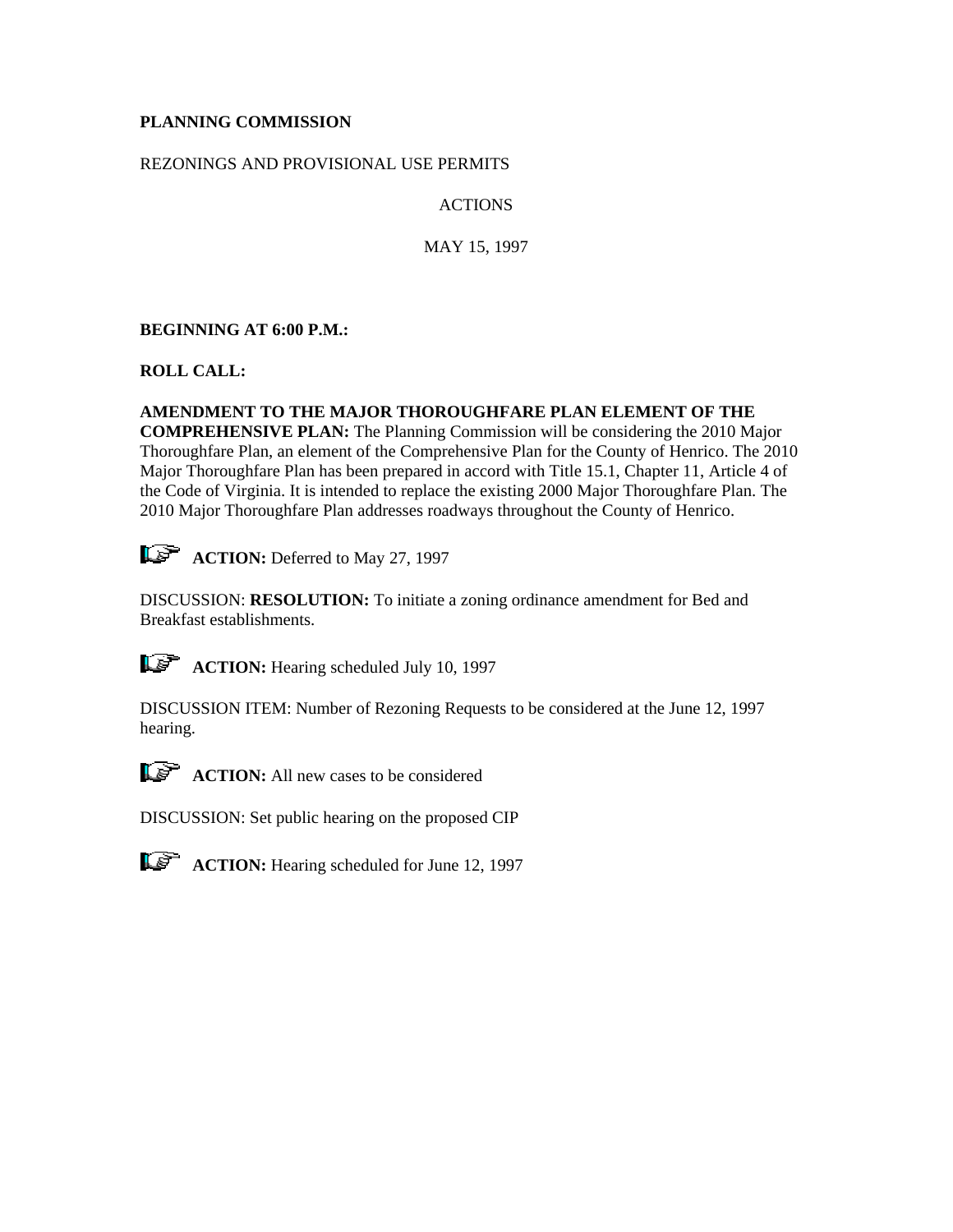#### **BEGINNING AT 7:00 P.M.:**

### **APPROVAL OF MINUTES:** February 13, 1997

#### **REQUEST FOR DEFERRALS OR WITHDRAWALS:**

**PLAN OF DEVELOPMENT** *(Deferred from the April 17, 1997, Meeting)* LP/POD-6-97 Texaco at North Park Shopping Center

**Balzer & Associates for R. B. Ball and Star Enterprise**: Request for approval of a plan of development, as required by Chapter 24, Section 24-106 of the Henrico County Code to construct a one-story, 2,000 square foot convenience store with fuel pumps. The 0.7 acre site is located on Parham Road 700 feet from the east line of Route 1 on parcel 63-A-12. The zoning is B-3, Business District. County water and sewer. **(Fairfield)**

As of the preparation date of this agenda (April 28, 1997), the applicant's engineer was in the process of revising the site plan per staff's recommendation. This plan is expected to be completed I time to be included within your packet. This revised plan rotates the building 90 degrees, adds a new entrance at the rear of the site and closes the access point constructed last year to Parham Road.

The applicant's representative was negotiating with adjacent businesses regarding the relocation of the single point of access currently located in front of the Denny's restaurant. The county's Traffic engineer indicated that he could support a single point of access serving the Texaco, Denny's and Howard Johnson's Motor Lodge if it were located at the end of the parking lot drive aisle on the Denny's property. The existing access point which currently serves the Texaco would have to be closed as would the existing access point in front of Denny's. The new access would be located approximately 60 feet east of the existing access on the Texaco site. In order for this access point to be approved, the plan of development for Denny's restaurant would have to be revised and the plan approved by the Planning Commission.

Staff recommends approval of the revised plan subject to the standard conditions for developments of this type and the additional conditions shown on your agenda.

- 1. The easements for drainage and utilities as shown on approved plans shall be granted to the County in a form acceptable to the County Attorney prior to any occupancy permits being issued.
- 2. The developer shall provide fire hydrants as required by the Department of Public Utilities in its approval of the utility plans and contracts.
- 3. Any necessary off-site drainage easements must be obtained in a form acceptable to the County Attorney prior to final approval of the construction plans by the Department of Public Works.
- 4. Storm water retention, based on the 50-10 concept, shall be incorporated into the drainage plans.
- 5. Insurance Services Office (ISO) calculations must be included with the utilities plans and contracts and must be approved by the Department of Public Utilities prior to the issuance of a building permit.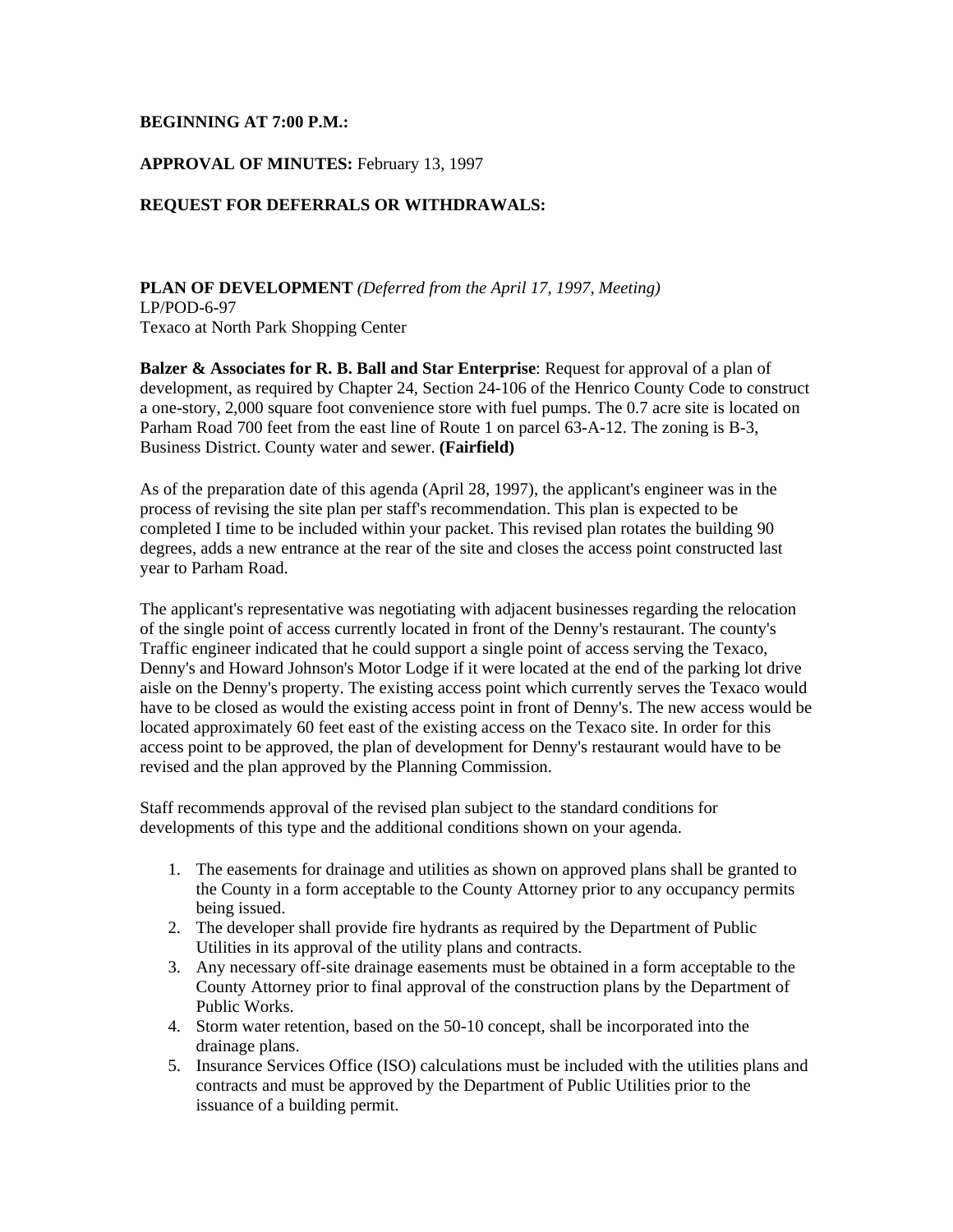- 6. The approval of the construction plans by the Department of Public Works does not establish the curb and gutter elevations along the Henrico County maintained right-ofway. The elevations will be set by Henrico County.
- 7. Evidence of a joint ingress/egress and maintenance agreement must be submitted to the Planning Office and approved prior to the issuance of a certificate of occupancy for this development.
- 8. The existing access point to Parham Road located on this property shall be closed prior to or upon approval of a plan of development on Parcel 63-A-10 (the "Exxon" site).

## **(Staff Report by Jim Lehmann)**

**ACTION:** Deferred at applicant's request to May 27, 1997

**LANDSCAPE PLAN** *(Deferred from the April 22, 1997, Meeting)*  LP/POD-117-95 Comfort Inn Airport Square

**Purvis & Associates**: Request for approval of a landscape plan, as required by Chapter 24, Section 24-106 of the Henrico County Code. 1.8 acre site is located on north line of Airport Square Lane approximately 180 feet east of Oakley's Lane on part of parcel 163-A-7D. The zoning is B-3, Business District. **(Varina)**

The staff recommends approval subject to the annotations on the plans and the standard conditions for landscape plans. **(Staff Report by Jim Lehmann)**



**LET ACTION:** Granted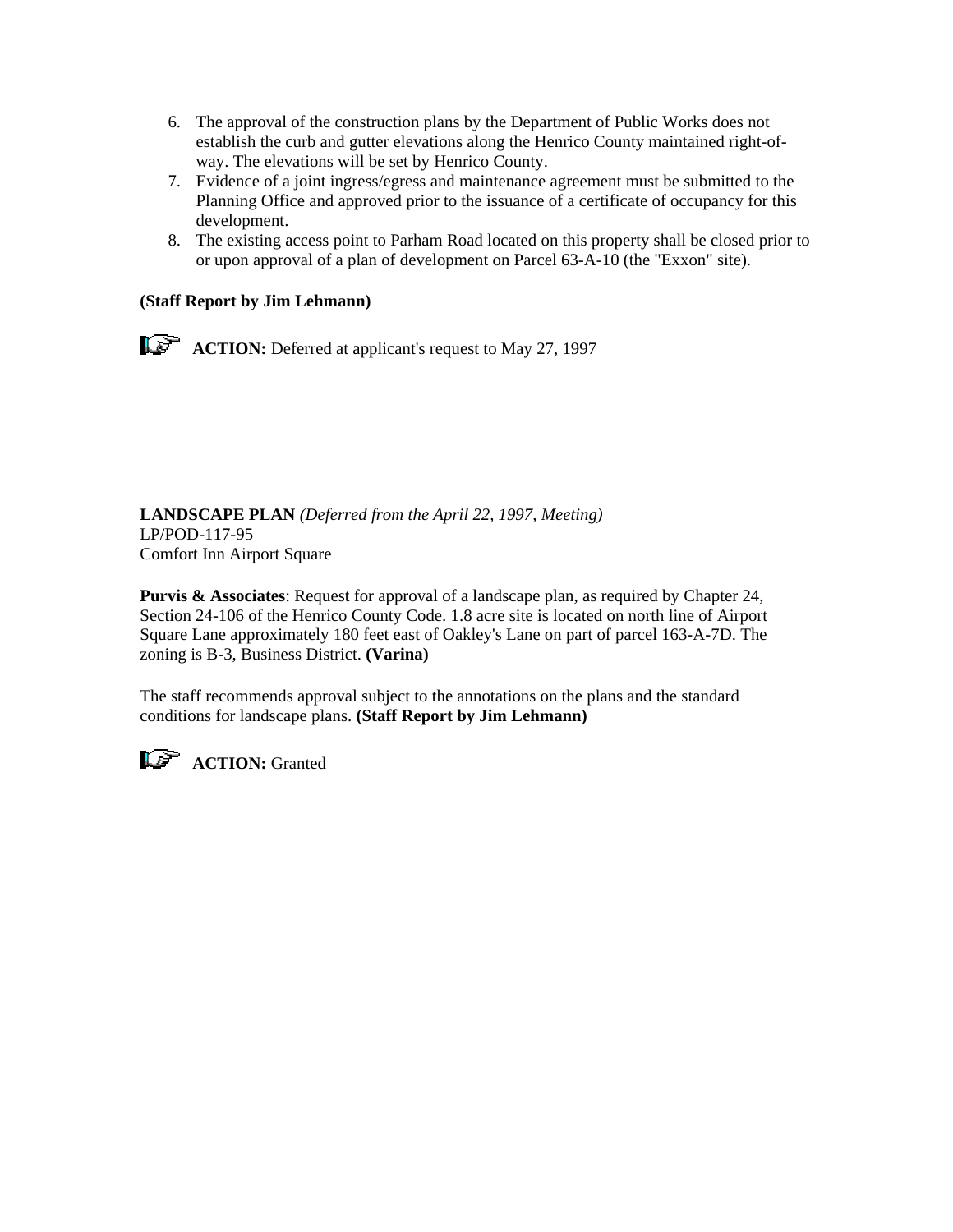### VARINA:

#### *Deferred from the March 13, 1997 Meeting:*

C-8C-97: **Ken Owens for OOO-3 Limited Partnership:** Request to conditionally rezone from B-2 Business District and R-5 General Residence District, to M-1C Light Industrial District (Conditional), part of Parcel 165-A-82, containing approximately 45.4 acres with 640' of frontage on Old Williamsburg Road, 500' along Old Memorial Drive and 2,900' along I-295. Unspecified industrial uses are proposed. The use will be controlled by zoning ordinance regulations. The Land Use Plan recommends this area for Urban Residential, 3.4 to 6.8 dwelling units net density per acre. **(Staff presentation by Lee Yolton)**

**ACTION:** Deferred at applicant's request to June 12, 1997

C-22-97: **Mayton & Associates for Westbridge Development, Inc.:** Request to rezone from RTH Residential Townhouse District to R-4A One Family Residence District, part of Parcel 156- A-44B, containing 9.41 acres located at the eastern terminus of Elsing Green Way and on the south line of Gregory Lane, 1,892.98' east of its intersection with Nine Mile Road. A single family residential subdivision is proposed. The R-4A District permits densities up to 5.62 units gross density per acre. The Land Use Plan recommends this area for Urban Residential development, 3.4 to 6.8 units net density per acre. **(Staff presentation by Lee Yolton)**



**ACTION:** Recommend Approval

C-23-97 **Mayton & Associates for Westbridge Development, Inc.:** Request to rezone from R-5 General Residence District to R-4A One Family Residence District, Parcel 156-A-36B, containing 7.56 acres located on the north line of Gregory Lane at its intersection with Hodder Lane, 1,428.71' east of Nine Mile Road. . A single family residential subdivision is proposed. The R-4A District permits densities up to 5.62 units gross density per acre. The Land Use Plan recommends this area for Multi-Family Residential development, 6.8 to 19.8 units net density per acre. **(Staff presentation by Lee Yolton)**

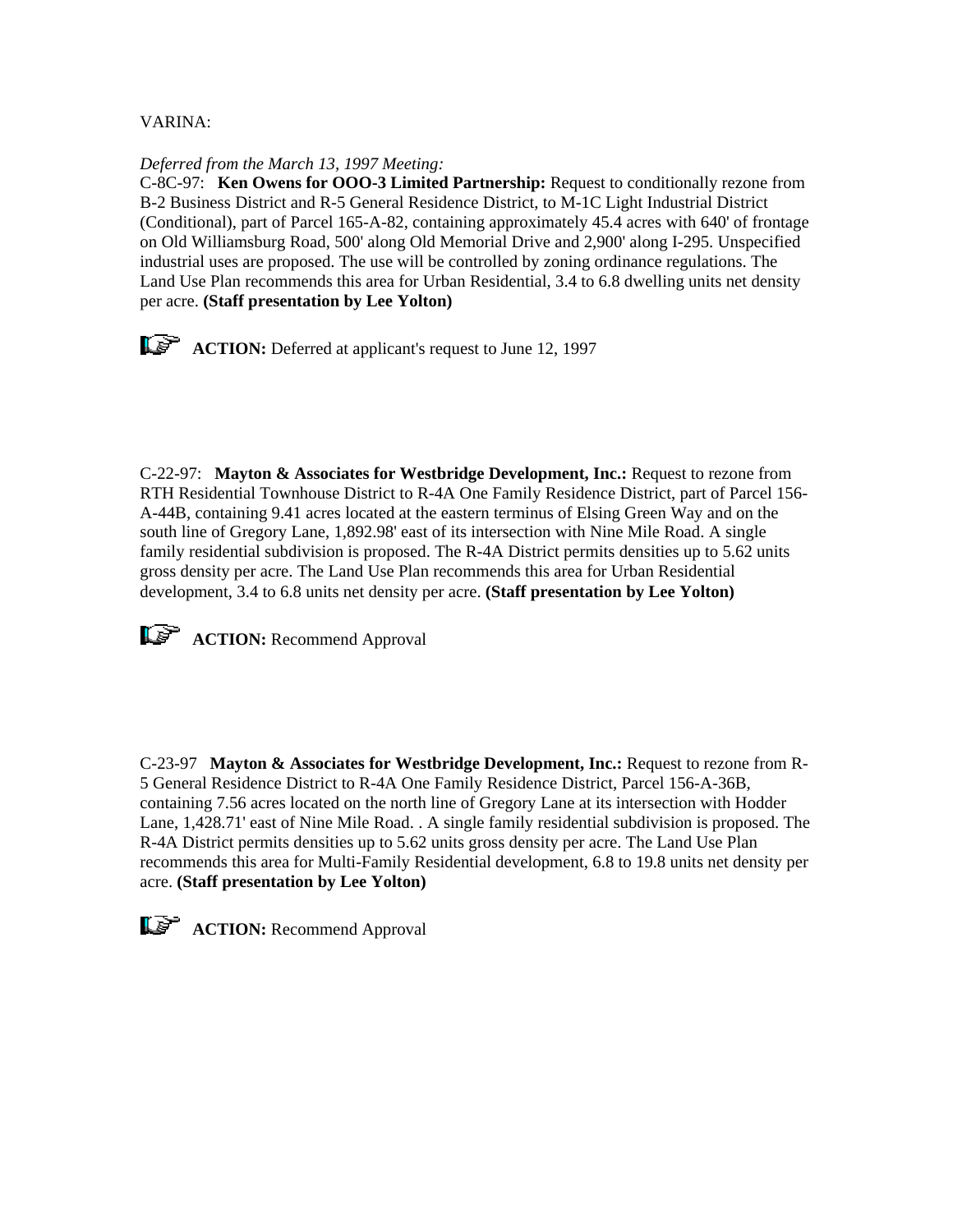BROOKLAND:

C-24C-97: **Glenn R. Moore for Elderhomes Corporation (c/o John Bushey):** Request to amend proffered conditions accepted with rezoning case C-80C-87, on Parcel 60-A-28, and 27A, containing 6.94 acres. The site is located on the north line of Parham Road, approximately 0.19 miles west of Hungary Spring Road. Apartments for seniors (and/or convalescent and/or disabled) are proposed. The current zoning is R-6C General Residence District (Conditional). The Land Use Plan recommends this area for Multi-Family Residential development, 6.8 to 19.8 units net density per acre. **(Staff presentation by Nancy Gardner)**



**ACTION:** Recommend Approval

C-25C-97: **R. Andrew Kestner for Holder Brothers Construction:** Request to conditionally rezone from A-1 Agricultural District and R-3 One Family Residence District to R-3AC One Family Residence District (Conditional), Parcels 39-A-25 and 39-2-H-114 (Reserved Parcel, Dunncroft subdivision), containing  $2.4 +/-$  acres. The site is located on the east side of Francistown Road, approximately 200' north of its intersection with Thomasville Lane. A single family residential subdivision is proposed. The R-3A District permits densities up to 4.58 units gross density per acre. The Land Use Plan recommends this area for Suburban Residential 1 development, 1.0 to 2.4 units net density per acre. **(Staff presentation by Nancy Gardner)**



**ACTION:** Recommend Approval

C-26C-97: **Stephen Athey for Marion, LLC:** Request to amend proffered conditions accepted with rezoning case C-63C-95, on part of Parcel 59-A-6M, containing 2.018 acres. The site is located north of Tuckernuck Square shopping center at the western terminus of Hamlee Avenue, approximately 200' west of its intersection with West End Drive. A change in the hours of operation and building materials for the security wall is proposed. The existing zoning is M-1C Light Industrial District (Conditional). The use will be controlled by zoning ordinance regulations. The Land Use Plan recommends this area for Commercial Concentration development. **(Staff presentation by Mark Bittner)**

**ACTION:** Deferred to June 12, 1997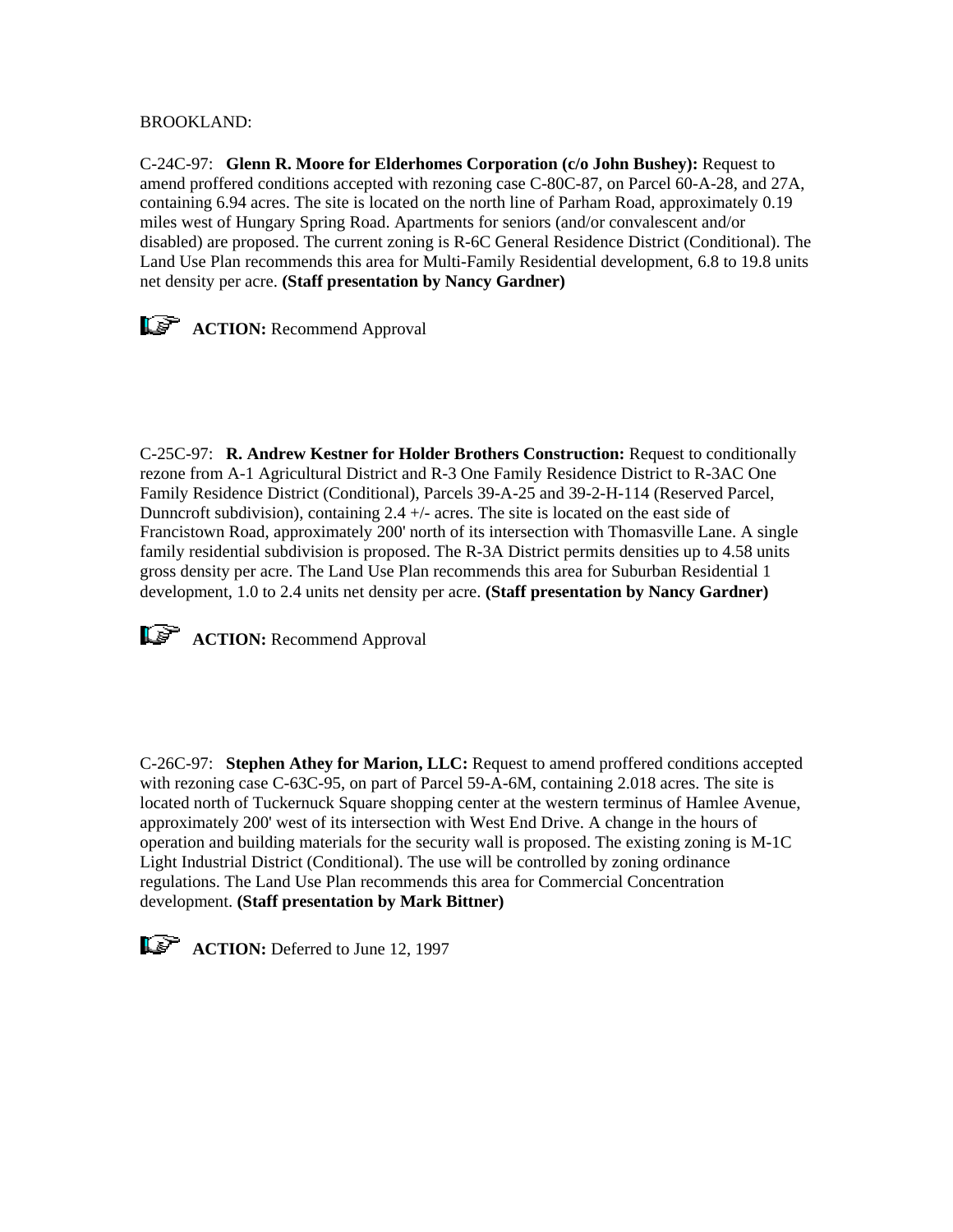C-27-97 **Merrill W. Tate, Sr.:** Request to rezone from R-3 One Family Residence District to M-1 Light Industrial District, Parcel 61-7-5-2, also known as 8505 Oakview Avenue, containing 0.5 acres. The site is located on the east line of Oakview Avenue approximately 120' north of its intersection with Second Avenue in the Brookland Gardens subdivision. An office/warehouse use is proposed. The use will be controlled by zoning ordinance regulations. The Land Use Plan recommends this area for Light Industrial development. **(Staff presentation by John Merrithew)**



**ACTION:** Recommend Approval

## FAIRFIELD:

*Deferred from the March 13, 1997 Meeting:*

C-62C-96: **L. L. Brooking:** Request to conditionally rezone from A-1 Agricultural District to M-1C Light Industrial District (Conditional), Parcel 130-A-5B, being 42.16 acres fronting 589.51' on the north side of Creighton Road approximately 170' east of Cedar Fork Road. The proposed use is unspecified industrial uses. The use and density will be controlled by zoning ordinance regulations. The Land Use Plan recommends Suburban Residential 1, 1.0 to 2.4 dwelling units net density per acre and Light Industrial. **(Staff presentation by John Merrithew)**



**ACTION:** Recommend Approval

### *Deferred from the April 17, 1997 Meeting:*

C-19C-97: **Herbert E. Fitzgerald, III for RVG Development Co., LLC.:** Request to conditionally rezone from A-1 Agricultural District to R-3AC One Family Residence District (Conditional), and R-4C One Family Residence District (Conditional), part of Parcel 140-A-1, and Parcels 140-A-9 and 10, containing 118 acres located along the northeast line of Creighton Road beginning at the west line of Sandy Lane and as more particularly described in files kept in the Planning Office. A residential subdivision is proposed. The R-3A and R-4 districts permit densities up to 4.58 and 5.45 units gross density per acre respectively. The site also falls within the ASO Airport Safety Overlay District. The Land Use Plan recommends this area for Suburban Residential 1 development, 1.0 to 2.4 units net density per acre. **(Staff presentation by John Merrithew)**

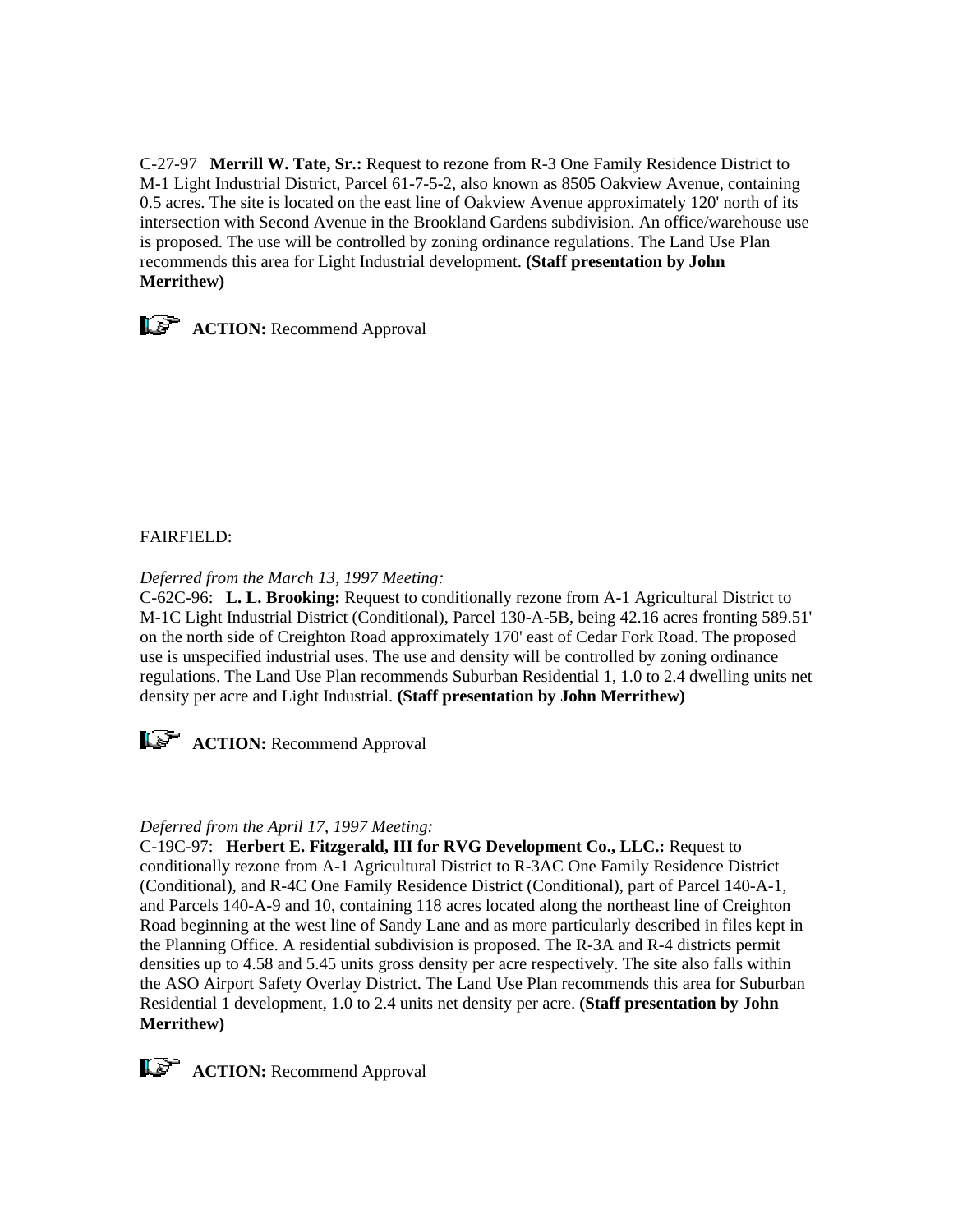C-28C-97: **William T. Berry, Jr. For Metro African American Baptist Church:** Request to conditionally rezone from O-2 Office District and R-2C One Family Residence District (Conditional) to R-1C One Family Residence District (Conditional), Parcel 129-A-53D, containing 10.22 acres. The site is located at the southeast corner of the intersection of Laburnum Avenue and Watts Lane. A church worship facility is proposed. The R-1 District permits residential densities up to 1.74 units gross density per acre. The Land Use Plan recommends this area for Office development. **(Staff presentation by Mark Bittner)**



## **BEGINNING AT 8:00 P.M.:**

#### **THREE CHOPT:**

*Deferred from the March 13, 1997 Meeting:*

C-14C-97: **Jay M. Weinberg and James W. Theobald for C & C Development Properties:** Request to conditionally rezone from A-1 Agricultural District to R-5C General Residence District (Conditional) and B-2C Business District (Conditional), Parcels 49-A-1 and 38-A-44; containing 30.83 acres located on the northeast portion of the intersection of Hungary Road, Gaskins Road, and Springfield Road. Apartments and a drug store are proposed. The R-5 District permits densities up to 14.5 units gross density per acre. The B-2 use will be controlled by proffered conditions and zoning ordinance regulations. The Land Use Plan recommends this area for Urban Residential development, 3.4 to 6.8 units net density per acre, Suburban Residential 2, 2.4 to 3.4 units net density per acre, and Environmental Protection Area. **(Staff presentation by Lee Yolton) (CASE WITHDRAWN BY APPLICANT)**

**ACTION:** No action

C-29C-97: **Gary Webster for Virginia Classic Homes:** Request to conditionally rezone from A-1 Agricultural District to R-2C One Family Residence District (Conditional), Parcel 38-2-F-1, containing 2.88 acres. The site is located at the southwest corner of Innesbrook Road and Riverdale Drive in the Oakland Hills subdivision. Five single family lots are proposed. The R-2 District permits densities up to 2.42 units gross density per acre. The Land Use Plan recommends this area for Suburban Residential 1 development, 1.0 to 2.4 units net density per acre. **(Staff presentation by John Merrithew)**

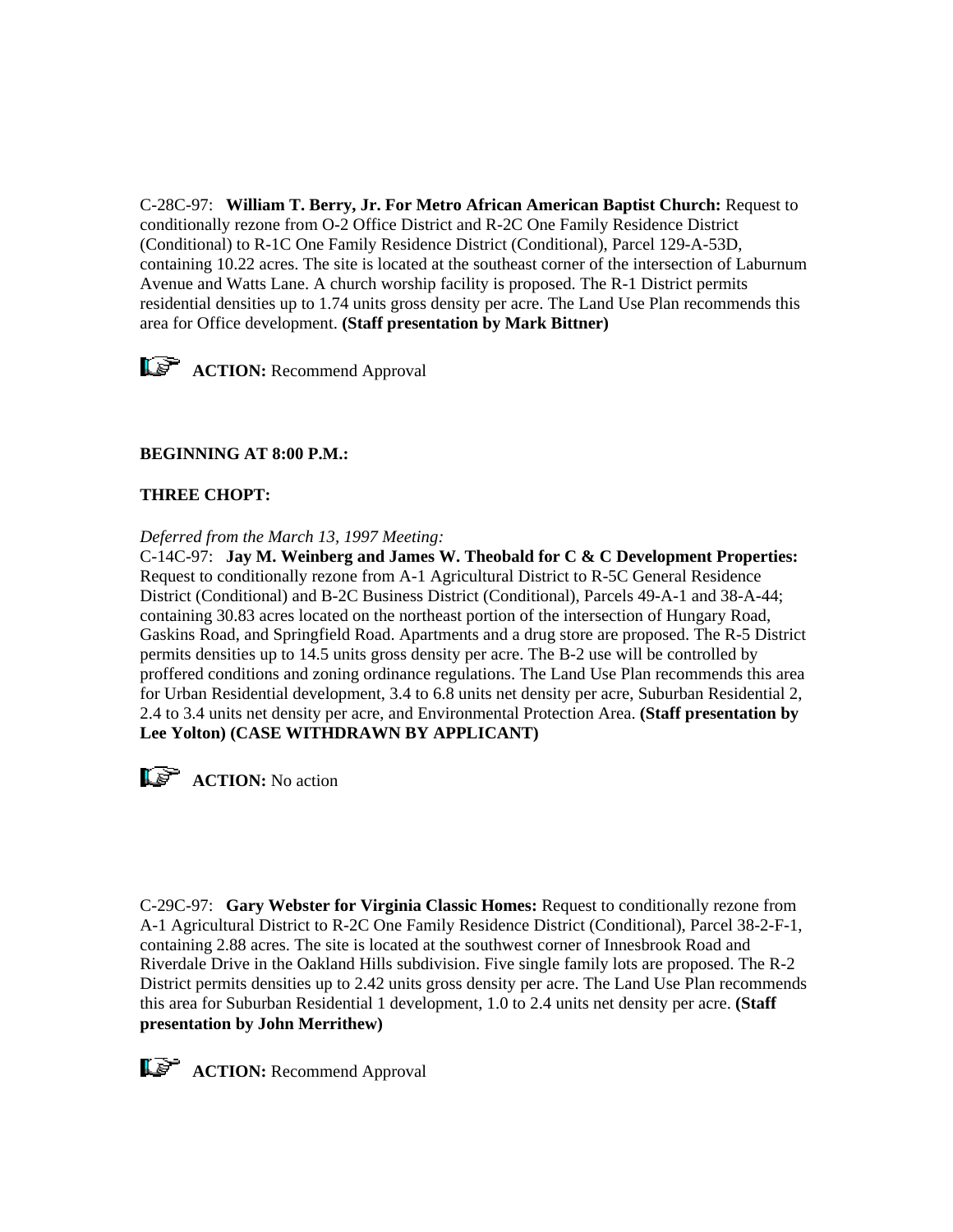C-30C-97: **Jay M. Weinberg for S & K Famous Brands, Inc.:** Request to amend proffered conditions accepted with rezoning case C-74C-94 on part of Parcel 47-4-A-2, containing approximately 3.37 acres. The site is located at the northeast corner of West Broad Street and Brookriver Drive in the Brookhollow Subdivision. An amendment of the proffered conditions relating to site design and allowed uses is proposed. The existing zoning is M-1C Light Industrial District (Conditional). The use will be controlled by proffered conditions and zoning ordinance regulations. The site is also within the West Broad Street Overlay District. The Land Use Plan recommends this area for Commercial Concentration development. **(Staff presentation by John Merrithew)**



**ACTION:** Recommend Approval

C-31C-97: **Jay M. Weinberg for Brookhollow of Virginia, Inc.:** Request to amend proffered conditions accepted with rezoning case C-74C-94 on part of Parcel 47-4-A-2, containing approximately 5.71 acres. The site is located at the northeast corner of Brookriver Drive and S  $\&$ K Drive in the Brookhollow subdivision. An amendment of the proffered conditions relating to site design and allowed uses is proposed. The existing zoning is M-1C Light Industrial District (Conditional). The use will be controlled by proffered conditions and zoning ordinance regulations. The site is also within the West Broad Street Overlay District. The Land Use Plan recommends this area for Commercial Concentration development. **(Staff presentation by John Merrithew)**



**ACTION:** Recommend Approval

C-32C-97: **Gibson M. Wright for Dominion Land & Development:** Request to conditionally rezone from R-2AC One Family Residence District (Conditional) and A-1 Agricultural District to R-3C One Family Residence District (Conditional), Parcels 9-A-5, 7 & 29, containing 18.91 acres. The site is located on the east line of Pouncey Tract Road approximately 65' south of its intersection with Old Wyndham Drive. A single family residential subdivision is proposed. The R-3 District permits densities up to 3.96 units gross density per acre. The Land Use Plan recommends this area for Suburban Residential 1 development, 1.0 to 2.4 units net density per acre. **(Staff presentation by Lee Yolton)**